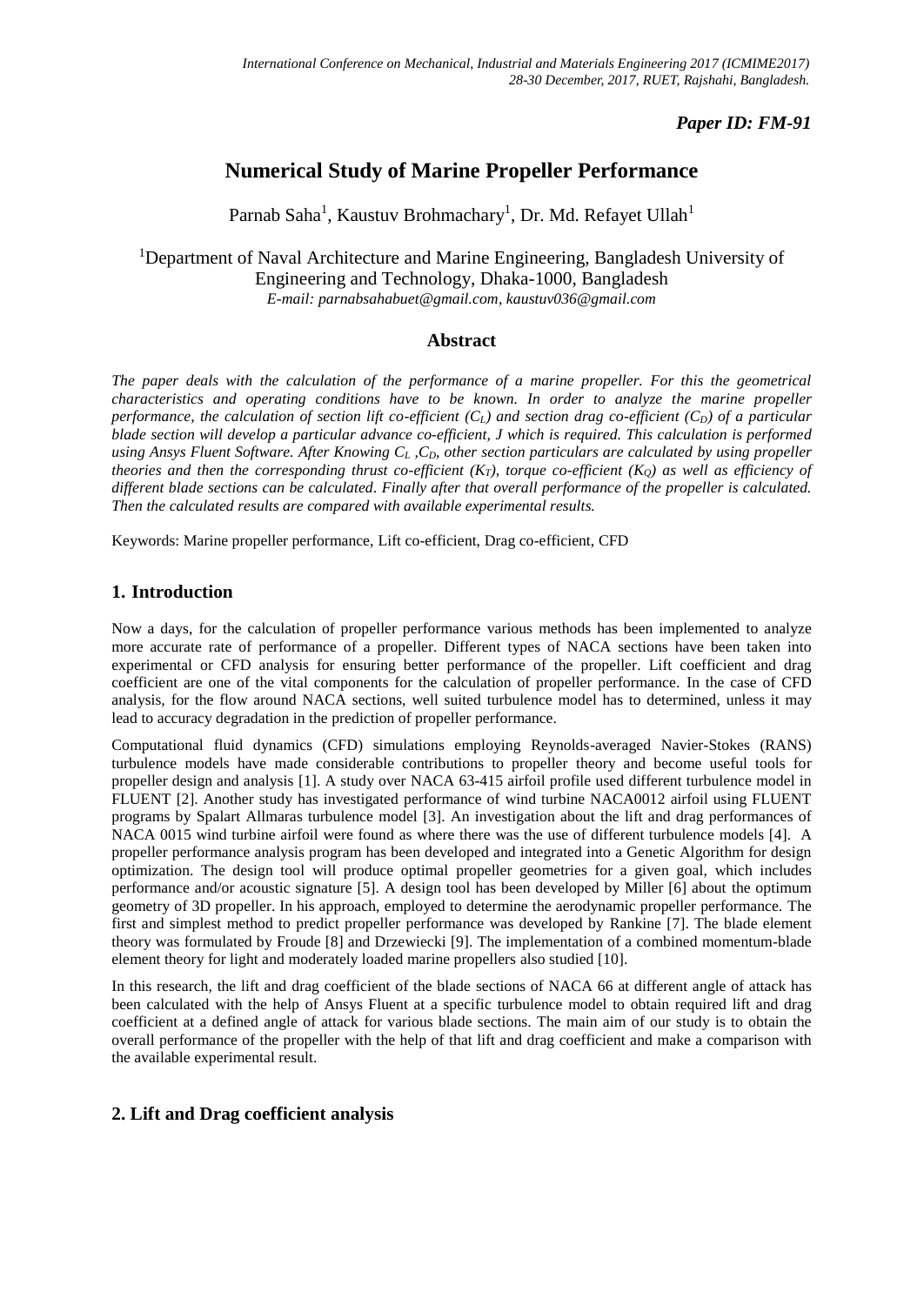In order to calculate the performance of NACA 66 first approach is to determine the  $C<sub>L</sub>$  and  $C<sub>D</sub>$  of the NACA 66 of different blade sections. The coefficient was evaluated in turbulent flow  $(0.3476 \times 10^6)$  having viscous model of water density and dynamics viscosity of water 8.9 x10<sup>-4</sup>around the airfoil using Ansys fluent. The First of all co-ordinate file was imported in geometry (Fig.1-4). Mesh analysis is performed by assuming relevance center is fine and smoothing is high presented in C-mesh domain presented in (Fig.5).quadrilateral method and structured mesh has been done for having finer mesh around the hydrofoil.









Fig.3.Profile of NACA-66, r/R=0.7 Fig.4.Profile of NACA-66, r/R=0.9



Fig.5. Mesh Sample of NACA-66 Fig.6.Sample of Detailed mesh of NACA

To do analysis of the NACA 66 section widely used two equation k-ε model has been employed .For the calculation of Lift coefficient and Drag coefficient least square Cell based gradients and second order upwind method are used for better convergence .The simulation has been done in different angle of attack(AOA) that varies from 0 degree to 15 degree



Fig.7.Lift coefficient vs angle of attack Fig.8.Drag coefficient vs angle of attack

## **3. Performance Calculation:**

A propeller creates a thrust force out of the supplied power. The magnitude of this force is not constant for a given propeller, but depends on the velocity of the incoming water and the rotational velocity of the propeller itself. Thus tests of propellers usually cover a wide regime of operating conditions. Similar to airfoils and wings,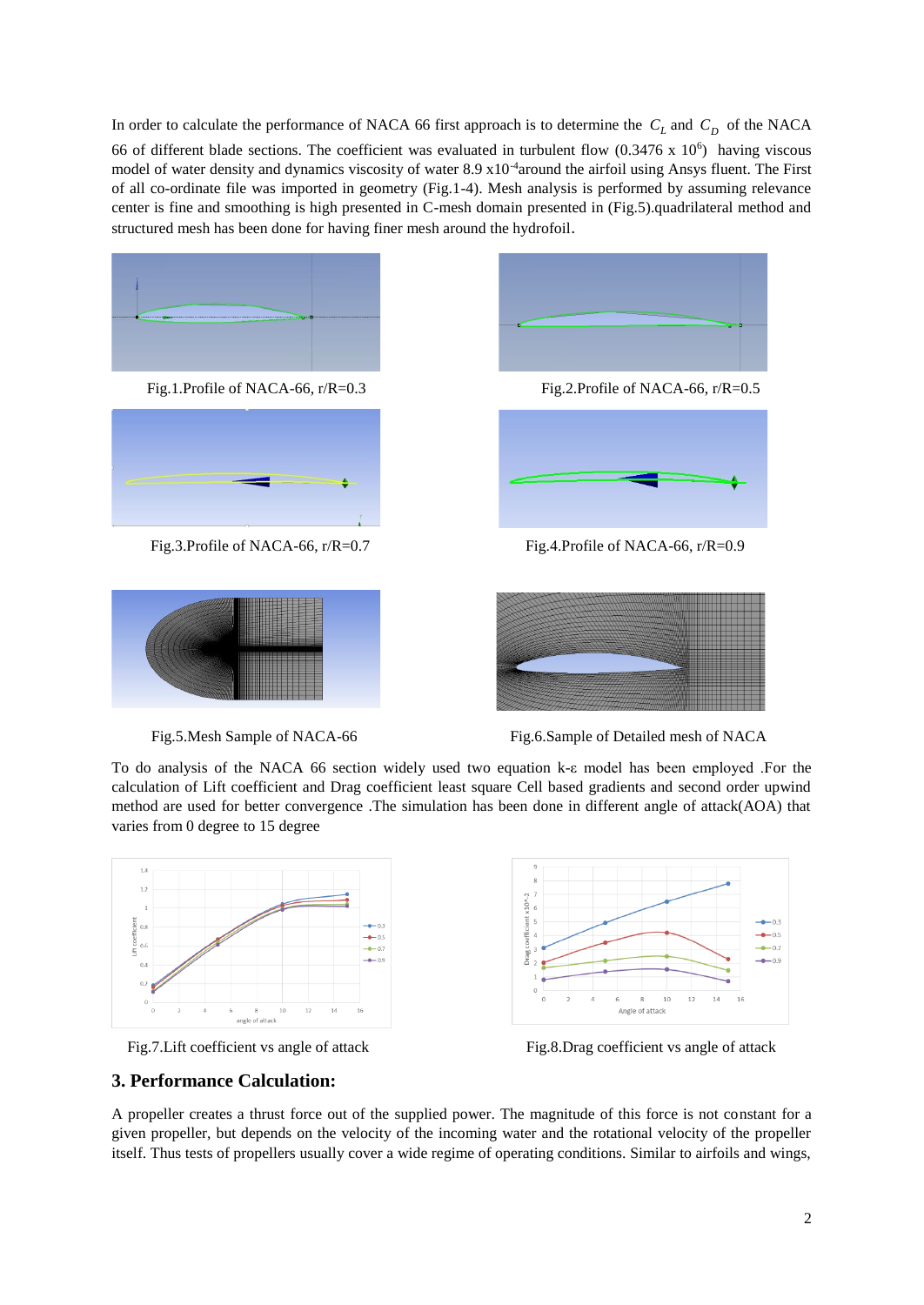the performance of propellers can be described by dimensionless (normalized) coefficients. While an airfoil can be characterized by relations between *angle of attack*, *lift coefficient* and *drag coefficient*, a propeller can be described in terms of *advance ratio*, *thrust coefficient*, and *power coefficient*.

For the calculation of the performance of the propeller from the analyzed data of the NACA 66 section the following mathematical formulation has been used: [11]

Our defines non dimensional lift and drag coefficient as follows

$$
C_L = \frac{L}{\frac{1}{2}\rho A V^2}
$$
 (1)

$$
C_D = \frac{D}{\frac{1}{2}\rho A V^2}
$$
 (2)

Where  $L$  is the lift force and  $D$  is the drag force of the sections.



Fig.9.Diagram of velocities and forces for a propeller blade element

The blade element will then produce a lift dL and a drag dD (Fig.9), where

$$
dL = C_D \cdot \frac{1}{2} \rho c dr V_R^2 \tag{3}
$$

$$
dD = C_D \cdot \frac{1}{2} \rho c dr V_R^2 \tag{4}
$$

Here

$$
V_R = V_A \frac{\cos(\beta_i - \beta)}{\sin \beta} \tag{5}
$$

Where,  $\beta$  is the advance angle and  $V_R$  is the resultant velocity.

The thrust and torque produced by an element for all the z blades as  $dT$  and  $dQ$ , then from figure

$$
\frac{1}{z} \cdot dT = dL \cos\beta_i - dD \sin\beta_i = dL \cos\beta_i (1 - \frac{dD}{dL} \tan\beta_i)
$$
\n(6)

$$
\frac{1}{r.z} dQ = dL \sin \beta_i - dDCos \beta_i = dLCos \beta_i (\tan \beta_i + \frac{dD}{dL})
$$
\n(7)

Here,  $\beta$ <sub>i</sub> is the hydrodynamic pitch angle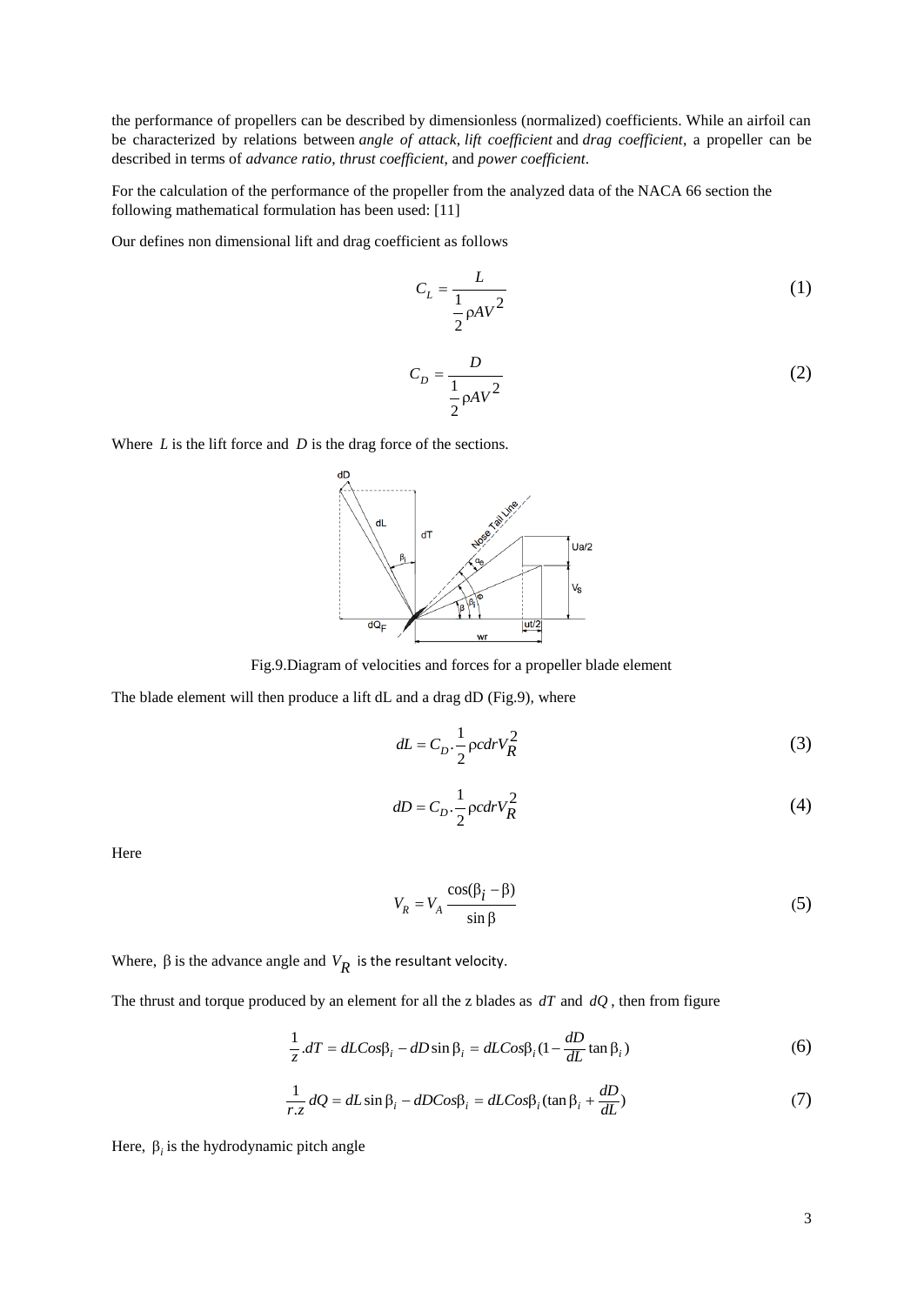Putting  $\tan \gamma = \frac{dD}{dL}$  and writing  $dL$  and  $dD$  in terms of  $C_L$  and  $C_D$  the following expressions can be found

$$
dT = z.C_L \cdot \frac{1}{2} \rho c dr V_R^2 C \sigma s \beta_i (1 - \tan \beta_i \tan \gamma)
$$
 (8)

$$
dQ = r.z.C_L \cdot \frac{1}{2} \rho c dr V_R^2 C \sigma s \beta_i (\tan \beta_i + \tan \gamma)
$$
\n(9)

Calculation of overall thrust coefficient, torque coefficient and efficiency

$$
K_T = \int_{x_h}^{1} \frac{dK_T}{dx} dx
$$
 (10)

$$
K_Q = \int_{x_h}^{1} \frac{dK_Q}{dx} dx
$$
 (11)

Where,

$$
\frac{dK_T}{dx} = z.C_L \frac{D}{4n^2 D^2} V_R^2 \cos \beta_i (1 - \tan \beta_i \cdot \tan \gamma)
$$
\n(12)

And

$$
\frac{dK_Q}{dx} = z.C_L.r \frac{\frac{C}{D}}{4n^2 D^3} V_R^2 \cos \beta_i (\tan \beta_i + \tan \gamma)
$$
\n(13)

 $z$  is the number of blades in these equations. The above equations are the general equations for finding the thrust coefficient (  $K_T$  ) and the torque coefficient (  $K_Q$  ) which are needed to calculate the optimum efficiency of the propeller from the formula of propeller theory which can be written as

$$
\eta = \frac{J}{2\pi} \times \frac{K_T}{K_Q} \tag{14}
$$

Where

$$
J = \frac{V_A}{nD}
$$

*J* denotes here as advance coefficient.

### **4. Numerical Procedure**

To calculate the thrust and torque coefficient, for using the above mentioned formula there are some common variables which are specific properties of a particular propeller that has been constant throughout all the formulas. These are tabled below

**Table 1.**Common values

| No of blades | Propeller<br>Diameter(m) | Ship Speed(knots) | Propeller r.p.s |              |
|--------------|--------------------------|-------------------|-----------------|--------------|
|              | 3.8125                   | 35                |                 | 0.9444721311 |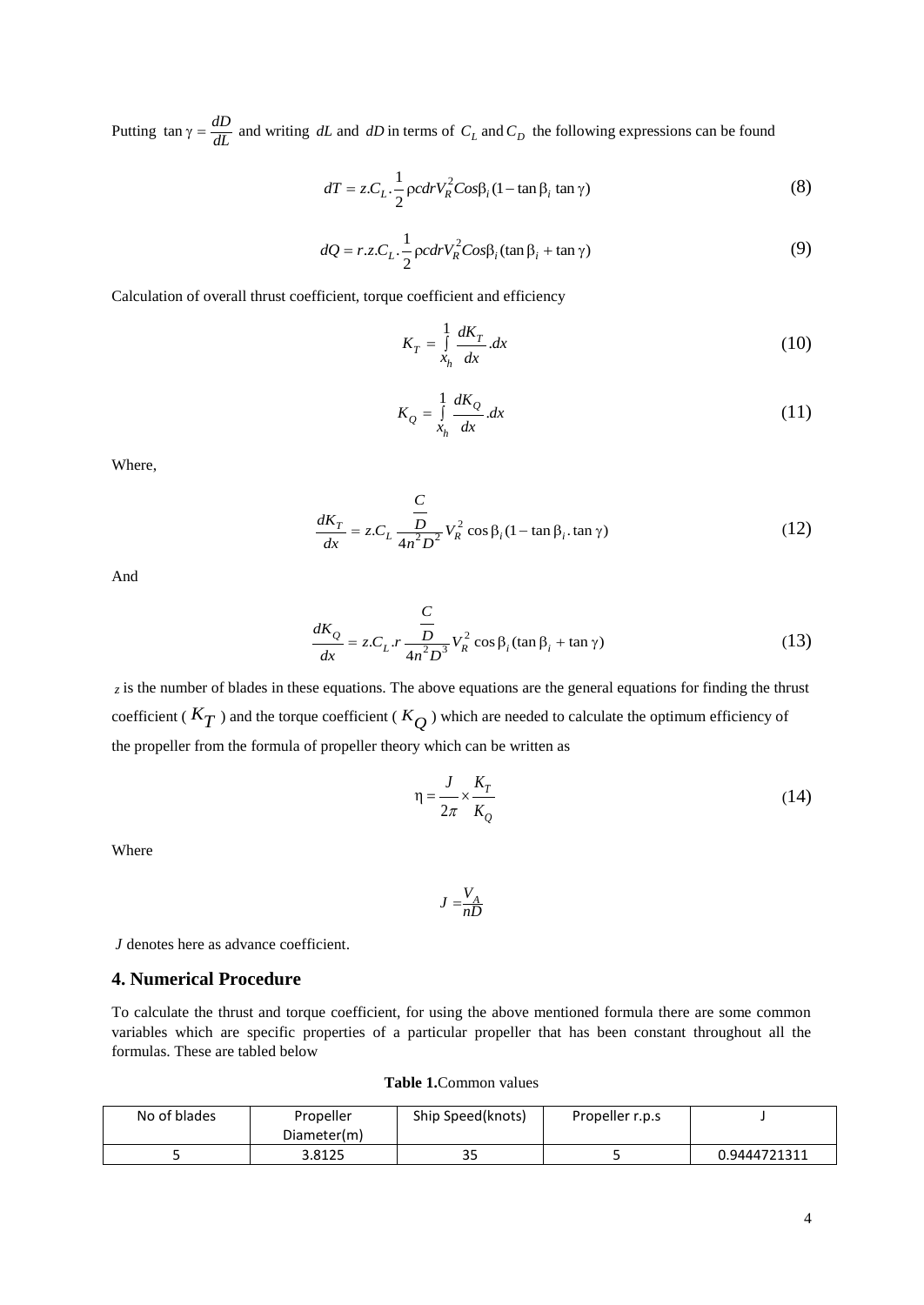Now with these values and with the help of the Fig.5 and Fig.6 different  $C_L$  and  $C_D$  values of different section with corresponding variation of  $\alpha_e$  values, values of different  $\frac{dK_T}{d\sigma}$ *dx* and  $\frac{dK_Q}{d}$ *dx* have been calculated.

| x   | O     |       | $\circ$<br>$\alpha_e$ |      |       |
|-----|-------|-------|-----------------------|------|-------|
| 0.3 | 54.01 | 52.66 | 1.35                  | 0.32 | 0.036 |
| 0.5 | 38.76 | 37.42 | 1.34                  | 0.26 | 0.025 |
| 0.7 | 28.55 | 27.38 | 1.17                  | 0.24 | 0.021 |
| 0.9 | 21.75 | 20.81 | 0.94                  | 0.20 | 0.017 |

**Table 2.**  $C_L$  and  $C_D$  values of corresponding  $\alpha_e$  [12]

Using all these values and using the equations that are mentioned above, graphs of  $dK_T$  and  $dK_Q$  have been



After calculating the values of  $dK_T$  and  $dK_Q$  for four sections and plotting them into the graph, seventeen values of  $dK_T$  and  $dK_Q$  from the section x=0.2 to x=1.0 at a regular interval of 0.05 has been identified from Fig.10 and Fig.11 and these are being integrated using simpson's formula to evaluate the value of  $K_T$  and  $K_Q$ . And then using equation (14) the efficiency of the propeller has been calculated.

#### **5. Results and Discussion**

After calculation the final thrust coefficient is  $K_T = 0.385333$  and  $K_Q = 0.639977$  and the efficiency of this propeller is  $\eta = 63.99\%$ . There are various approaches for analyzing the performance of a propeller. Our objective was to use CFD solver to analysis the propeller performance and make a comparison with standard results. Therefore a standard value is  $K<sub>T</sub>$  is plotted in graph and compared with result which has been obtained from using Ansys Fluent.



Fig.12. Standard value of  $dK_T$  vs x curve